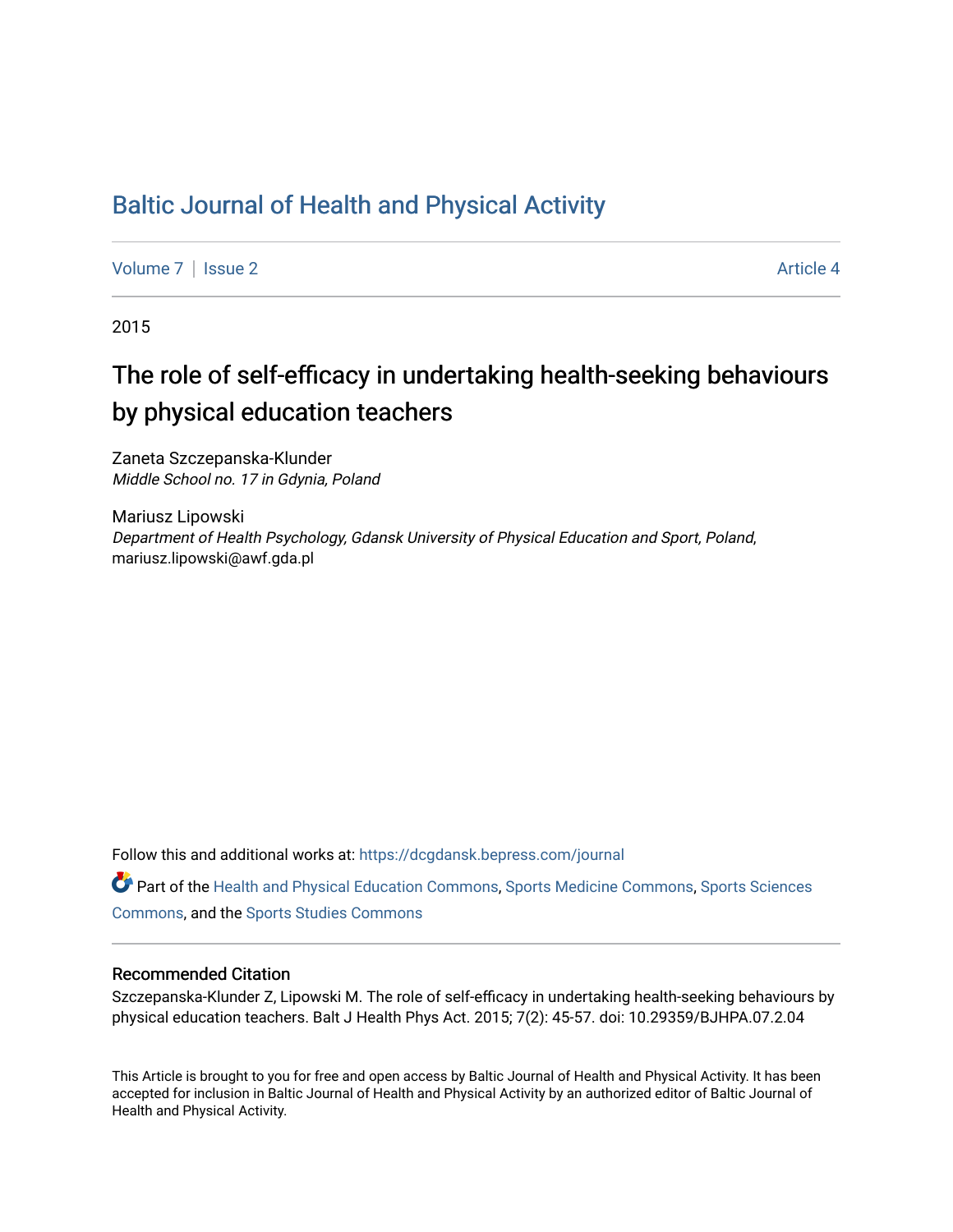# **The role of self-efficacy in undertaking health-seeking behaviours by physical education teachers**

#### **Authors' Contribution:**

- **A** Study Design
- **B** Data Collection **C** Statistical Analysis
- **D** Data Interpretation
- **E** Manuscript Preparation
- **F** Literature Search
- **G** Funds Collection

#### **Zaneta Szczepanska-Klunder1 ABCDEFG, Mariusz Lipowski2 ACDFG**

<sup>1</sup> Middle School no. 17 in Gdynia, Poland

2 Department of Health Psychology, Gdansk University of Physical Education and Sport, Poland

| abstract                |                                                                                                                                                                                                                                                                                                                                                                                                                                                                                  |
|-------------------------|----------------------------------------------------------------------------------------------------------------------------------------------------------------------------------------------------------------------------------------------------------------------------------------------------------------------------------------------------------------------------------------------------------------------------------------------------------------------------------|
| <b>Background</b>       | Self-efficacy, defined as a personal resource, is increasingly analysed in context of health-<br>seeking behaviours. Therefore, it is important to explain to what extent these behaviours<br>are associated with cognitive personality disposition of physical education teachers, mani-<br>fested by their self-efficacy.                                                                                                                                                      |
| <b>Material/Methods</b> | We examined 271 physical education teachers ( $n_{\circ} = 137$ and $n_{\circ} = 134$ ) aged between 23<br>and 62 years ( $M = 38.97$ , SD = 9.33). The respondents were surveyed with the Generalized<br>Self-Efficacy Scale by Schwarzer and Jerusalem in the Polish adaptation by Juczynski, Health<br>Behaviour Inventory by Juczynski and the Multidimensional Body-Self Relations Questionna-<br>ire by Cash.                                                              |
| <b>Results</b>          | Our findings point to a beneficial effect of self-efficacy on Proper Nutrition Habits, Prophy-<br>lactic Behaviour, Positive Psychological Attitudes and Fitness/Health Orientation. Never-<br>theless, the use of Indicator Variables in Regression revealed that GSES exerts stronger ef-<br>fect on health-seeking behaviours in men than in women. Furthermore, we did not confirm<br>a crucial role of self-efficacy in undertaking physical activity and Health Practices. |
| <b>Conclusions</b>      | Physical education teachers show moderate levels of health-seeking behaviours; this ne-<br>cessitates stimulating their active involvement in self-promotion of health. This can be<br>achieved by health promotional and educational activities addressed to physical education<br>teachers.                                                                                                                                                                                    |
| <b>Key words</b>        | health-seeking behaviours, health psychology, physical education, teachers,<br>physical activity.                                                                                                                                                                                                                                                                                                                                                                                |

| article details              |                                                                                                                                                                                                                                                                                                                                                                                                                                                                                                                                                                                                                                                                                                                                                                                                |
|------------------------------|------------------------------------------------------------------------------------------------------------------------------------------------------------------------------------------------------------------------------------------------------------------------------------------------------------------------------------------------------------------------------------------------------------------------------------------------------------------------------------------------------------------------------------------------------------------------------------------------------------------------------------------------------------------------------------------------------------------------------------------------------------------------------------------------|
| <b>Article statistics</b>    | Word count: 4,344; Tables: 3; Figures: 1; References: 63<br>Received: May 2015; Accepted: June 2015; Published: June 2015                                                                                                                                                                                                                                                                                                                                                                                                                                                                                                                                                                                                                                                                      |
| <b>Full-text PDF:</b>        | http://www.balticsportscience.com                                                                                                                                                                                                                                                                                                                                                                                                                                                                                                                                                                                                                                                                                                                                                              |
| Copyright                    | © Gdansk University of Physical Education and Sport, Poland                                                                                                                                                                                                                                                                                                                                                                                                                                                                                                                                                                                                                                                                                                                                    |
| Indexation:                  | Celdes, CNKI Scholar (China National Knowledge Infrastructure), CNPIEC, De Gruyter - IBR (International<br>Bibliography of Reviews of Scholarly Literature in the Humanities and Social Sciences), De Gruyter - IBZ<br>(International Bibliography of Periodical Literature in the Humanities and Social Sciences), DOAJ, EBSCO - Central<br>& Eastern European Academic Source, EBSCO - SPORTDiscus, EBSCO Discovery Service, Google Scholar, Index<br>Copernicus, J-Gate, Naviga (Softweco, Primo Central (ExLibris), ProQuest - Family Health, ProQuest - Health &<br>Medical Complete, ProQuest - Illustrata: Health Sciences, ProQuest - Nursing & Allied Health Source, Summon<br>(Serials Solutions/ProQuest, TDOne (TDNet), Ulrich's Periodicals Directory/ulrichsweb, WorldCat (OCLC) |
| <b>Funding:</b>              | This research received no specific grant from any funding agency in the public, commercial, or not-for-profit<br>sectors.                                                                                                                                                                                                                                                                                                                                                                                                                                                                                                                                                                                                                                                                      |
| <b>Conflict of interest:</b> | Authors have declared that no competing interest exists.                                                                                                                                                                                                                                                                                                                                                                                                                                                                                                                                                                                                                                                                                                                                       |
| <b>Corresponding author:</b> | Mariusz Lipowski; Department of Health Psychology, Gdansk University of Physical Education and Sport<br>80-336 Gdańsk, Poland, 1 Kazimierza Gorskiego St.; Phone: +48 (58) 55 47 270;<br>E-mail: mariusz.lipowski@awfis.gda.pl                                                                                                                                                                                                                                                                                                                                                                                                                                                                                                                                                                 |
| <b>Open Access License:</b>  | This is an open access article distributed under the terms of the Creative Commons Attribution-Non-commercial<br>4.0 International (http://creativecommons.org/licenses/by-nc/4.0/), which permits use, distribution, and<br>reproduction in any medium, provided the original work is properly cited, the use is non-commercial and is<br>otherwise in compliance with the license.                                                                                                                                                                                                                                                                                                                                                                                                           |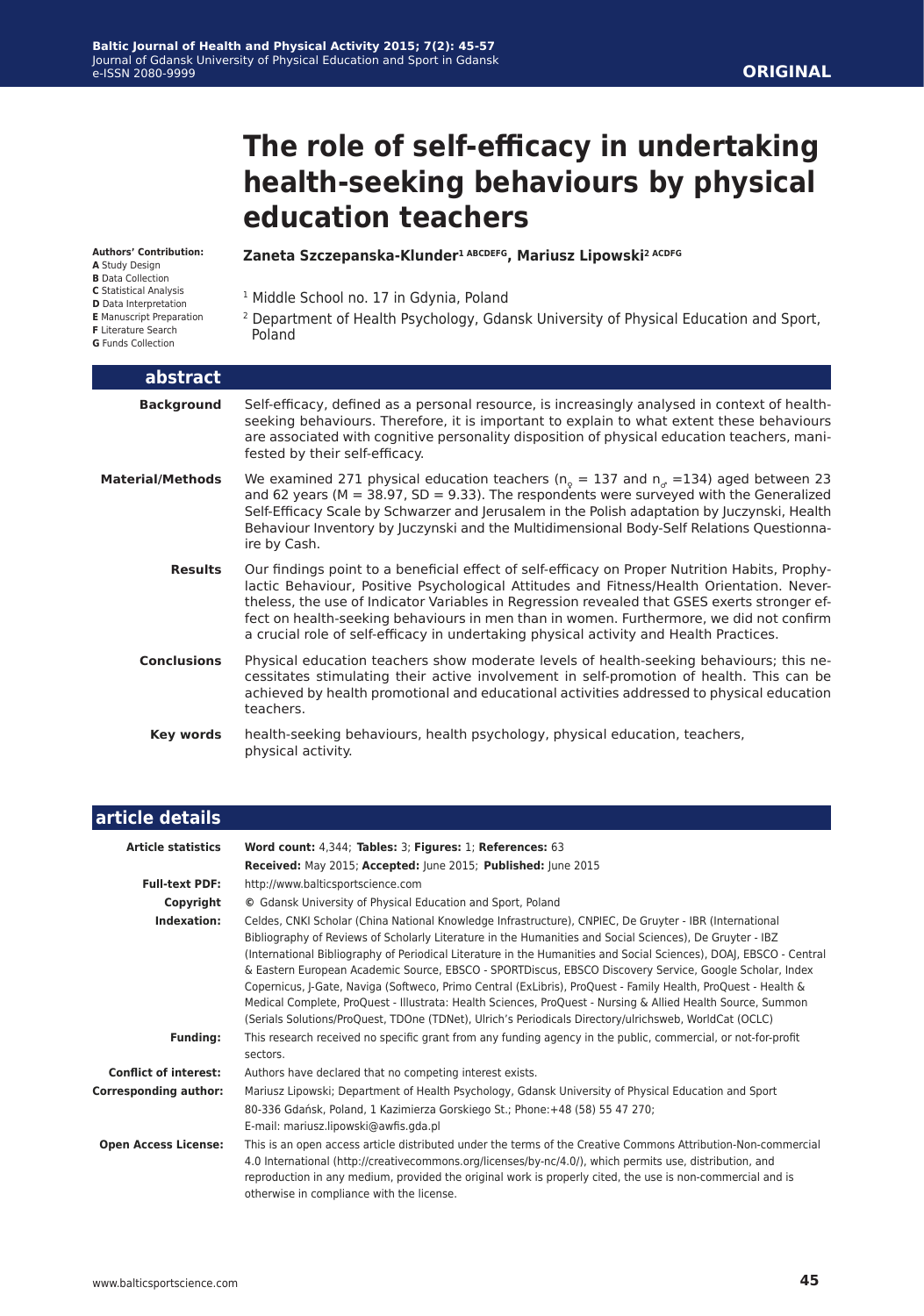## **introduction**

Searching for causes of health-seeking behaviours, one should consider not only the behaviours themselves but also the related personality traits and dispositions of an individual [1]. Main personal dispositions associated with one's self-beliefs and expectations constitute predominant determinants of health-oriented activity [2, 3, 4, 5]. Therefore, in order to undertake given health-oriented behaviours, one has to be convinced of having appropriate competencies allowing initiation and execution of a planned activity [6]. Consequently, personality disposition, manifested by self-efficacy, is ascribed an important role in undertaking and maintenance health-oriented attitudes. The sense of self-efficacy refers to one's self-belief of being capable of activities aimed at a chosen objective, despite obstacles and difficulties in its execution [7, 8]; therefore, self-efficacy can be illustrated by saying 'nothing is impossible to a willing mind'. Consequently, we can achieve the objec-tive of 'being healthy', as the desire of 'health' helps us in finding necessary resources. Moreover, it should be remembered that the sense of self-efficacy can be defined twofold: as an expectation of specific efficacy, manifested as a self-assessment of one's abilities to undertake and continue a given form of action, and as general self-efficacy, being a relatively stable dispositional trait. Usually, expectation of specific efficacy refers to coping with a given situation. In contrast, general self-efficacy reflects one's personal resources, being useful in coping with problems that affect various spheres of life [9, 10, 11, 12, 13].

Self-efficacy beliefs constitute main determinants of behavioural choices, amount of efforts, and forces necessary to maintain a given behaviour. This was confirmed by Schwarzer et al. [14], according to whom individuals convinced of their abilities of behavioural control are more likely to transform the intended dietary changes into an established dietary habit. Also Luszczynska, Tryburcy and Schwarzer [15] revealed that the ability to change or maintain healthy nutritional behaviours (despite experienced difficulties) requires a strong sense of self-efficacy. Self-efficacy not only seems to been optimal determinant of changes in nutritional behaviours [16] as confirmed by Scholz et al. [17]; increased self-efficacy is also reflected by favourable changes in other health-seeking behaviours, such as cessation of smoking and implementation of proper dietary habits. Moreover, research proved that self-efficacy plays an important role in controlling body weight, nutritional behaviours, and reduction of overweight [18, 19]. A vital role of self-efficacy in undertaking and maintaining physical activity should also be mentioned. The sense of self-efficacy was found to be the most coherent psychological correlate of physical activity [20], and it plays a vital role in planning positive changes with regard to physical exercise [21, 22]. It is noteworthy that the sense of self-efficacy is considered the strongest predictor of physical activity, both among adolescents [23] and adults [24], as well as in the elderly [25].

Research proved that general self-efficacy modulates formation of intentions, control of actions and effectiveness of health-related behaviours. Therefore, it can be considered an extremely strong determinant of behaviour; this supports incorporation of this construct into the theory of health-seeking behaviours [26].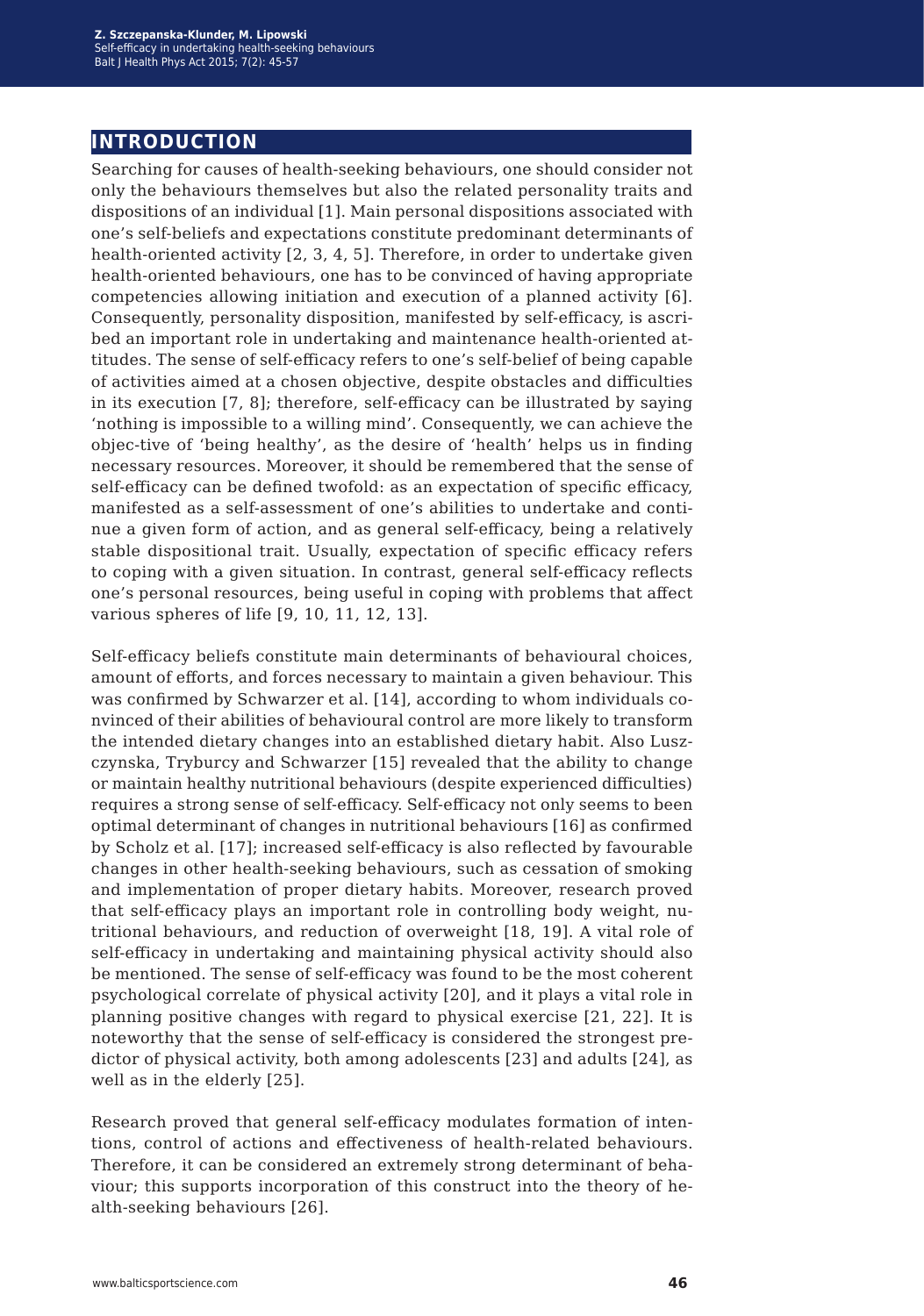Obviously, health-seeking behaviours are analysed as determinants of health, and school and Physical Education play a vital role in promotion of the latter [27]. Recently, this role has increasingly been emphasized by many formal guidelines on general education [28], thus obliging Physical Education teachers to enhance health-related attitudes and habits of the youth. Physical education and the person of Physical Education teacher are considered vital for promotion of physical activity among the youth [29, 30]. However, the levels of physical activity presented by children from most countries are lower than recommended [31, 32, 33]. Satisfaction with Physical Education classes may be a determinant of physical activity in school children. Pospiech [34] showed that the fraction of boys and girls from grammar schools who like exercising during Physical Education classes is approximately 50% lower as compared to primary school pupils. Moreover, the available evidence suggests that pupils who passively repeat the exercises demonstrated by a Physical Education teacher do not fully realize their role as a determinant of health. According to Eather, Morgan and Lubans [35], Physical Education teachers ignore the fact that their inappropriate attitudes presented during Physical Education classes to a large extent can determine their pupils' negative approach to lifetime physical activity. Therefore, the teacher's role should not be limited solely to being an instructor of bodily exercise', but extend to 'a guide to body culture' [36]. Although Physical Education teachers are responsible for determining their pupils' attitudes to sports at school [37], they also undoubtedly play a vital role in the promotion of favourable, health-oriented attitudes [27, 38]. Physical Education teachers can effectively play this role if they show attitudes promoting physical activity among their pupils [39]. This was confirmed by a study in which social support offered by Physical Education teachers stimulated their pupils' physical activity [35].

In view of the role of Physical Education teachers in promotion of healthy lifestyle, identification of health-seeking behaviours shown by this professional group becomes of particular interest. Nevertheless, our hereby presented research was not limited solely to identification of these behaviours. Since the sense of self-efficacy, defined as a personal resource, is increasingly analysed in the context of health-seeking behaviours, it is important to explain to what extent these behaviours are associated with cognitive personality disposition of Physical Education teachers, manifested by their self-efficacy. As self-efficacy is responsible for motivational and behavioural aspects of humans and regulation of their behaviours, one can assume a positive correlation between the sense of self-efficacy and the prevalence of health-seeking behaviours, namely physical activity, dietary habits, health practices, prophylactic behaviours and a positive psychological attitude of Physical Education teachers. Moreover, referring to theoretical foundations of the self-efficacy construct, that is influence of the variable on a selection of activity intention, one may speculate on a relationship between self-efficacy and activities aimed at improving health and physical condition. Moreover, taking into account the previously reported sex-specific differences with regards to cognitive and social determinants of health behaviours [40, 41], we assumed that women and men may differ in terms of the analysed relationships.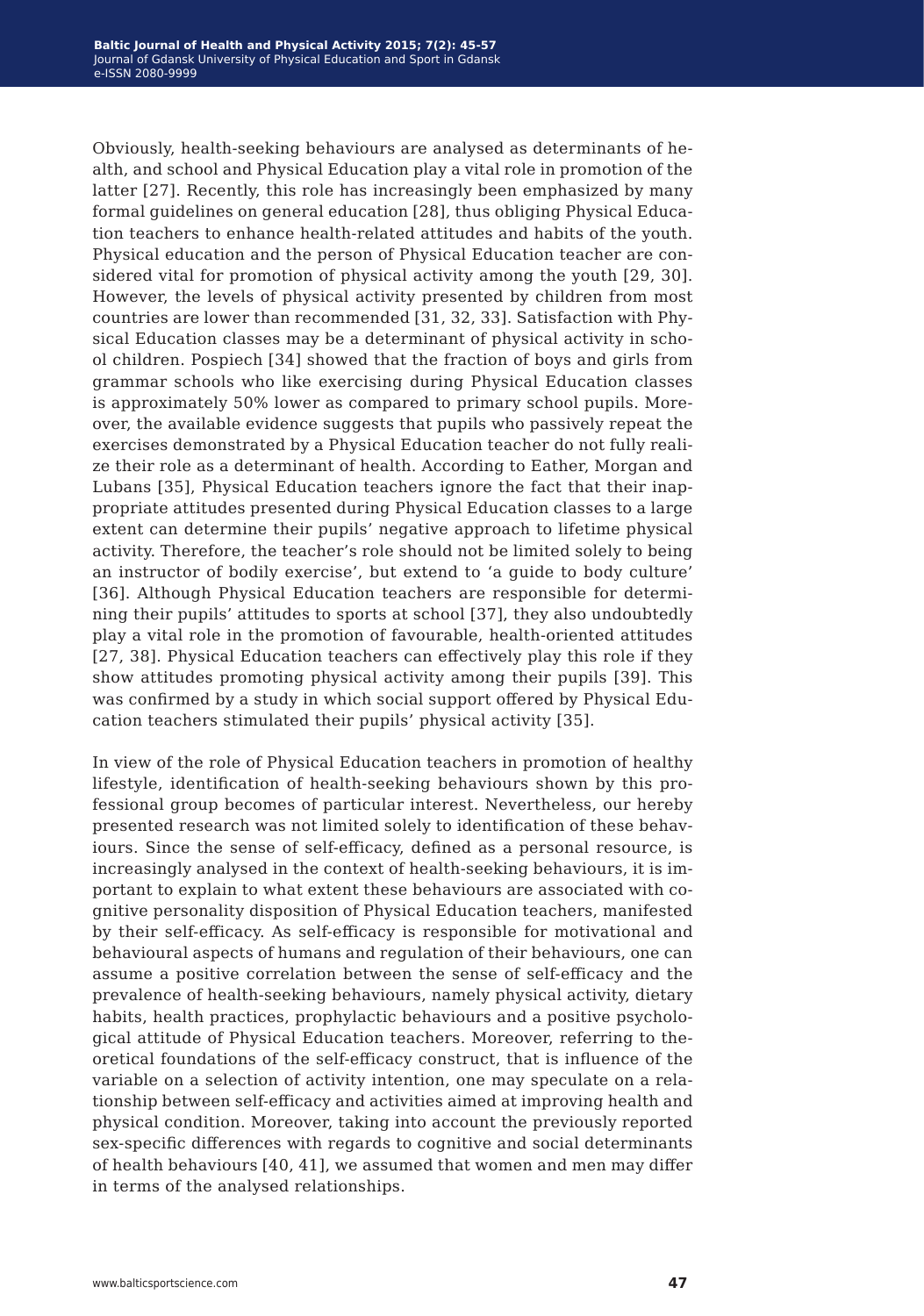## **materials and methods**

#### **Participants and Procedure**

In order to determine the role of self-efficacy in undertaking health-seeking behaviours, we examined a group of Physical Education teachers  $(N = 271)$ , among them 137 women and 134 men, employed at various types of schools in the Pomeranian Voivodeship. The study group was selected by means of a random purposeful sampling. The operate of sampling was an electronic list of public schools provided by the Superintendent of Schools Office in Gdansk; the schools rather than teachers were sampled. Prior to the study, the authors contacted management of each school informing them on the objectives and logistics of the project. The teachers who gave their consent to participate in the study (it is noteworthy that obtaining teachers' opinions on themselves can be challenging) were asked to complete a set of paper-and-pencil tests. Each test included a comprehensive instruction for the respondent. The participants were assured of the anonymous character of the survey. The results of 12 participants were excluded from analysis since they did not complete all the tests or completed them incorrectly. The participants' age ranged between 23 and 62 years ( $M = 38.97$ ; SD = 9.33). Duration of employment of the study participants ranged between 1and 37 years ( $M = 13.57$ ; SD = 9.12). A total of 57.56% of the surveyed Physical Education teachers (♀26.94%; ♂30.63%) were employed at a primary school, and a similar percentage (53.87%; 925.83%; ♂28.04%) worked at a grammar school. Less than 30% of the participants (28.78%; ♀15.50%; ♂13.28%) were employed at a post-grammar school.

#### **Measures**

The sense of self-efficacy was determined with the Generalized Self-Efficacy Scale (GSES) by Schwarzer and Jerusalem [42], in the Polish adaptation by Juczynski [43]. This scale is used to assess optimistic self-beliefs to cope with various difficult situations and obstacles. GSES includes 10 statements representing a single factor. The respondent circles one out of the four answers. The sum of individual scores represents the global self-efficacy score, which can be interpreted using the sten scale. The higher the score, the higher one's self-efficacy level. The global score can be also standardized. The reliability of the scale determined with a test-retest method amounted to 0.78 and therefore was similar to the reliability of the original instrument. The level of health-seeking behaviours was measured with the Health Behaviour Inventory (HBI) by Juczynski [43], which includes 24 statements regarding various types of health-related behaviours. Based on the self-reported frequency of undertaking various behaviours, global health-seeking behaviour score is determined along with its four components: Proper Nutrition Habits, Prophylactic Behaviour, Health Practices, and Positive Psychological Attitudes. The global health-seeking behaviour score can range between 24 and 120 points. The higher the score, the greater the intensity of specific health-oriented behaviours. The global score can be also presented on the sten scale in order to facilitate its interpretation. The internal consistency rate of the scale expressed by Cronbach's alpha is 0.85 for the whole inventory and 0.60-0.65 for its subscales. The test-retest correlation coefficient of the scale is 0.88. Satisfactory accuracy of the scale was also confirmed on the basis of factorial analysis and strong correlations between its scores and the results of other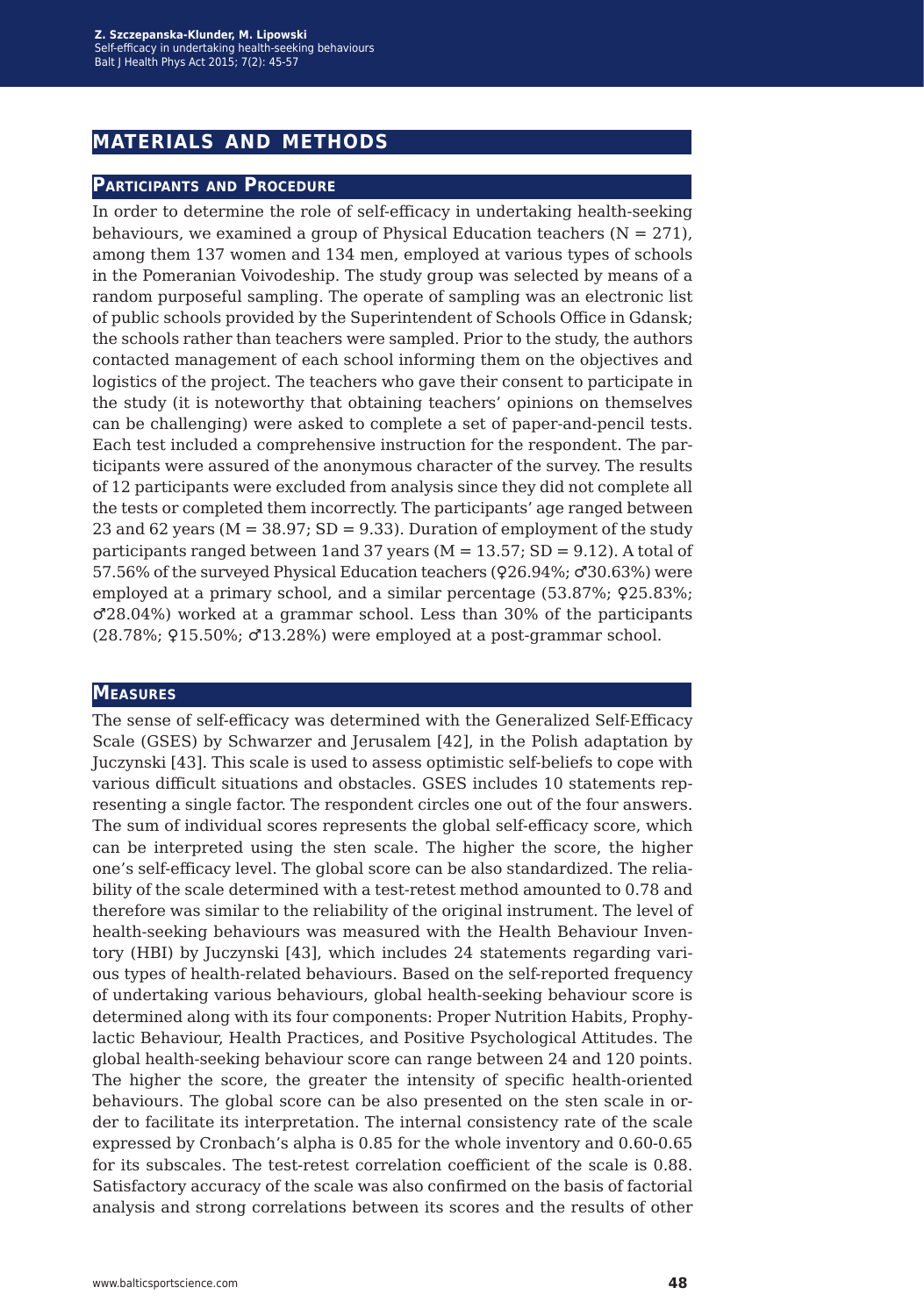tests determining the level of health behaviours. Moreover, other characteristics of the participants, such as their gender, age, duration of employment as a teacher, weekly amount of time spent on physical activity, and forms of physical activity practiced on a recreational basis were determined with an aid of a questionnaire survey.

Self-reported levels of health and physical condition were determined with the Multidimensional Body-Self Relations Questionnaire MBSRQ [44]. The scale includes 69 questions divided into nine subscales. Two of these subscales, Fitness/Health Evaluation and Fitness/Health Orientation, were analysed in the present study. The Evaluation score reflects self-attitude (positive or negative) to one's image, health and physical condition, while the Orientation score shows if the respondent undertakes activities aimed at improving his/her image, health or physical condition. Each subscale can be scored as: extremely low, low, moderate, high or extremely high. The respondent decides to which degree the statements included in a given subscale refer to his/her image, health and physical condition, scoring them from 1 (I completely disagree) to 5 (I absolutely agree). The final scores are calculated separately for each subscale, as the sum of scores for individual statements; some scores need to be inversed prior to the calculation.

#### **Statistical Analysis**

Statistical analysis was conducted with Statistica 10 software: Student's t-test, General Linear Models, r-Pearson correlation, Multiple Regression and Indicator Variables in Regression.

### **results**

Firstly, statistical analysis of self-efficacy levels was conducted. Our participants turned out to be characterized by a strong sense of self-efficacy (sten values:  $M = 7.28$ ;  $SD = 1.51$ ). Comparative analysis did not reveal significant gender-related differences in the mean values of the self-efficacy scale (Table 1). The overall score of health-seeking behaviours (sten values:  $M = 5.70$ ;  $SD = 1.70$  among Physical Education teachers corresponded to a moderate level of this variable. Similarly, moderate values of all four individual categories of health-seeking behaviours were recorded. However, the comparative analysis of gender-related differences (Table 1) revealed that the values of General Intensity of Health Behaviour, Proper Nutrition Habits, Prophylactic Behaviour and Positive Psychological Attitudes were higher in women than in men.

Moreover, the comparative analysis showed (Table 1) that female and male participants did not differ significantly in terms of age and duration of employment as a Physical Education teacher. Furthermore, men and women were characterized by similar levels of self-reported health and physical condition.

However, it is noteworthy that the self-reported levels of physical condition and health among women differed depending on self-efficacy levels: namely, women presenting a moderate sense of self-efficacy scored lower on the Fitness/Health Evaluation scale ( $t = 2.80$ ;  $p = .006$ ). A similar phe-nomenon was observed for the Fitness/Health Orientation scale  $(t = 2.15; p = .032)$ . In the case of men, the sense of self-efficacy turned out to modulate solely the self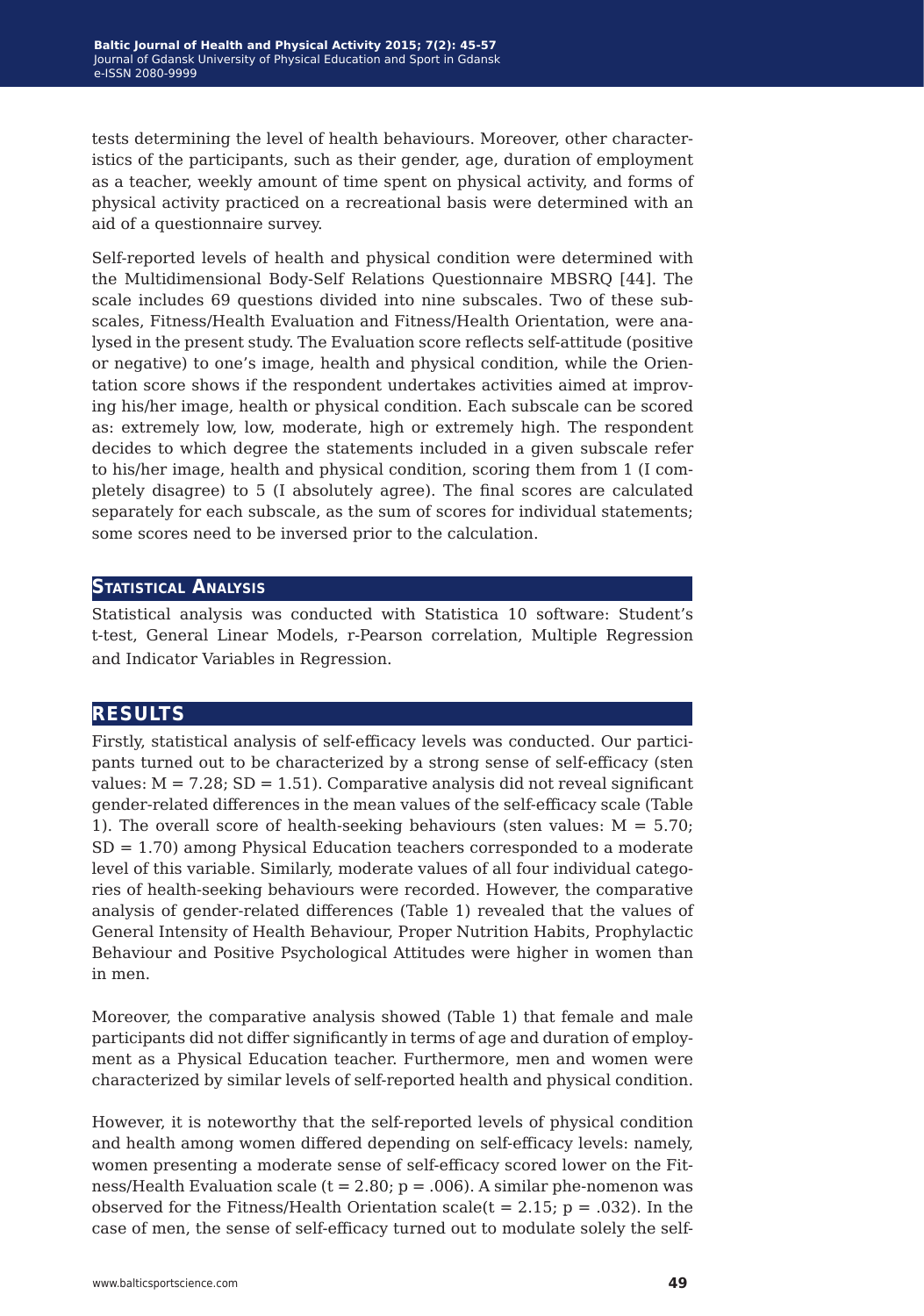-reported level of physical con-dition and health: males showing a moderate sense of self-efficacy achieved lower scores on the Fitness/Health Evaluation scale  $(t = 3.14; p = .002)$ .

|                                       | Women         | Men           | <b>Difference</b> |  |
|---------------------------------------|---------------|---------------|-------------------|--|
| Parameter                             | M (SD)        | M (SD)        | t(p)              |  |
| Age                                   | 39.45 (8.70)  | 38.49 (9.94)  | 0.85(.396)        |  |
| Duration of employment                | 14.19 (8.91)  | 12.94 (9.34)  | 1.12(.262)        |  |
| <b>Generalized Self-Efficacy</b>      | 31.52 (4.36)  | 31.90 (4.16)  | 0.73(0.467)       |  |
| Health Behaviour Inventory:           |               |               |                   |  |
| Proper nutrition habits               | 22.03 (3.87)  | 20.00 (4.43)  | 4.03(.000)        |  |
| Prophylactic behaviour                | 21.35 (3.75)  | 19.81 (4.35)  | 3.14(.002)        |  |
| Positive psychological attitudes      | 22.34 (3.35)  | 21.40 (3.77)  | 2.17(.031)        |  |
| <b>Health practices</b>               | 20.11 (3.74)  | 19.24 (3.79)  | 1.90(.058)        |  |
| General intensity of health behaviour | 85.82 (11.32) | 80.43 (13.18) | 3.61(.000)        |  |
| <b>MBSRO:</b>                         |               |               |                   |  |
| <b>Fitness/Health Evaluation</b>      | 42.44 (5.46)  | 42.83 (5.62)  | 0.58(.564)        |  |
| <b>Fitness/Health Orientation</b>     | 51.12 (6.00)  | 50.41 (5.28)  | 1.03(.303)        |  |

**Table 1.** Mean levels of General Self-Efficacy, Health-Seeking Behaviours, MBSRQ scores, age and duration of employment in the studied group of Physical Education teachers

The analysis of physical activity-related variables revealed that the majority of both female (16.78%) and male respondents (15.67%)spent two hours weekly on recreational physical activity and involved in only its one form  $(M = 1.25)$ ;  $SD = 0.77$ ). The comparative analysis of gender-related differences showed that the amount of time spent on physical activity by women was lower than that of men (M female  $= 4.31$ ; SD female  $= 3.05$ ; M male  $= 5.43$ ; SD male  $=$ 4.87; p = .025). In turn, male and female participants did not differ significantly in the number of forms of physical activity practiced on a recreational basis.

As expected, women chose different forms of recreational physical activity than men (Table 2). Contrary to men, women preferred aerobics, and males more often involved in weightlifting exercises. Apart from these two disciplines, both women and men declared practicing swimming, jogging and volleyball. Although women declared involvement in these forms of physical activity more often than men, the gender-related differences did not prove significant in statistical analysis.

**Table 2.** Distributions of physical activity (PA) forms preferred by female and male teachers of Physical Education

| Form of PA    | Women  | Men    | р    |
|---------------|--------|--------|------|
| Aerobics      | 24.82% | 0.75%  | .000 |
| Weightlifting | 3.65%  | 17.91% | .000 |
| Swimming      | 23.36% | 17.16% | .206 |
| Jogging       | 21.90% | 18.66% | .508 |
| Volleyball    | 18.90% | 14.93% | .376 |

In order to verify which of the independent variables (self-efficacy, age, duration of employment, Fitness/Health Evaluation) exerted the strongest effect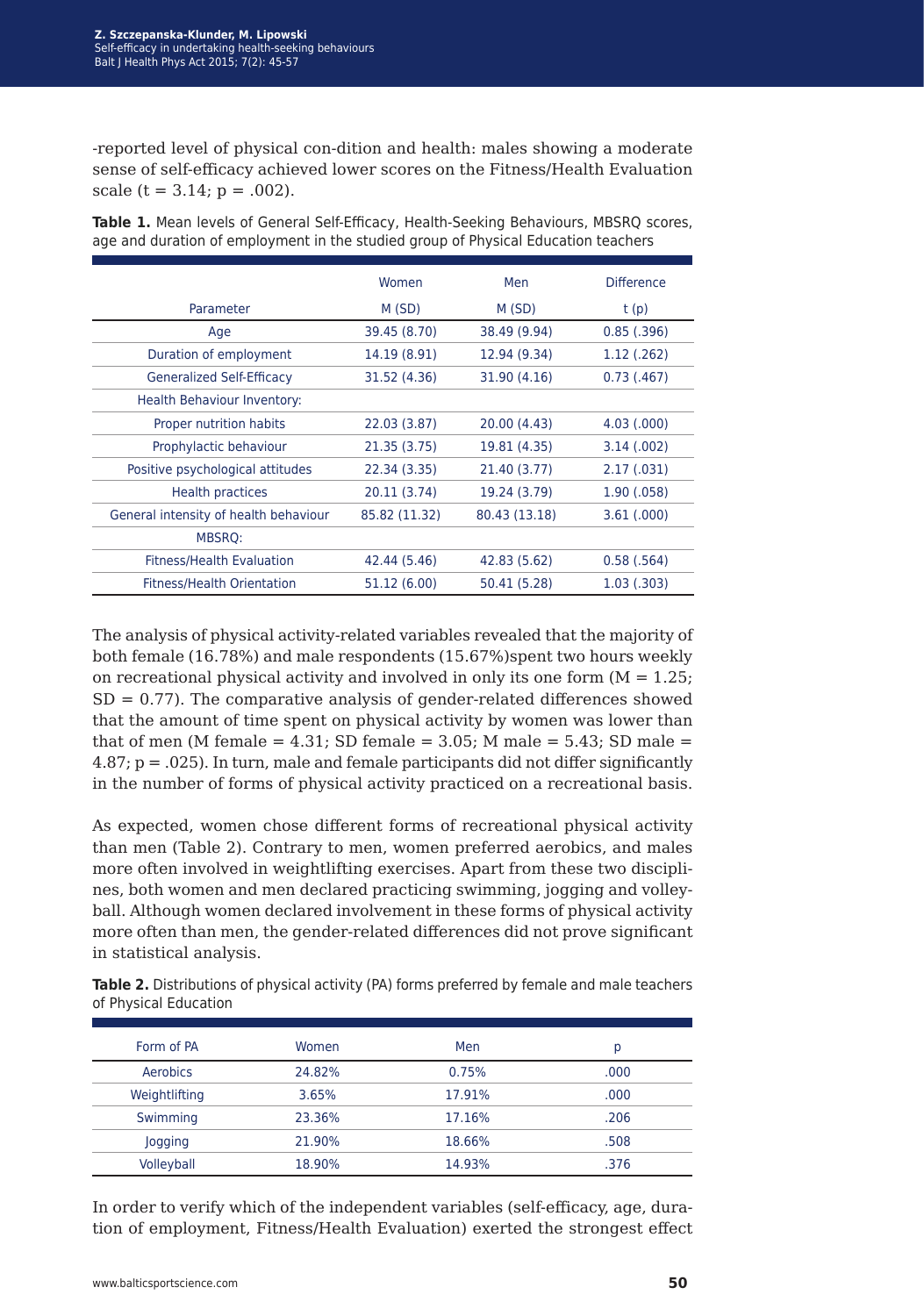on the dependent variables (Proper Nutrition Habits, Prophylactic Behaviour, Positive Psychological Attitudes, Health Practices, weekly amount of time spent on physical activity, number of recreational physical activity forms, and Fitness/Health Orientation), we conducted a series of multiple regression analyses. As women and men turned out to differ in terms of both independent and dependent variables, the regression analyses were conducted separately for each gender. All models of regression that reached statistical significance are shown in Figure 1; only the models with a weekly amount of time spent on physical activity and a number of recreational physical activity forms as dependent variables were not presented graphically as they did not reach the predefined threshold of statistical significance ( $p < .05$ ). The effects of independent variables documented in individual regression models seemed to be markedly stronger in men than in women, as suggested by nearly twice as high number of statistically significant β coefficients (Figure 1).



**Fig 1.** The effects of independent variables documented in individual regression models

In the case of women, the most optimally fitted model of regression (explaining 37.32% of variance,  $F = 19.50$ ,  $p = .000$ ) was observed for the effect of Fitness/Health Orientation on Fit-ness/Health Evaluation. In contrast, in men the regression explained only 18.32% of variance in this dependent variable. It is noteworthy that the effect of Fitness/Health Orientation on Fitness/Health Evaluation in women and men was different, as confirmed with the use of Indicator Variables in Regression. The effect of Fitness/Health Orientation turned out to be stronger in the case of women (dummy variable:  $t = 2.81$ ,  $p = .005$ ).

Irrespective of gender, the analysis of Positive Psychological Attitudes as a dependent variable produced similar models of regression; the regression explained 12.50% (F = 4.68, p = .002) and 21.11% (F = 8.43, p = .000) of variance in women and men, respectively. Furthermore, the use of Indicator Variables in Regression did not reveal significant differences between β coefficients of female and male respondents.

In the case of male teachers, an interesting model was obtained for Prophylactic Behaviour as a dependent variable; the regression explained 19.58% of variance in this variable  $(F = 7.67, p = .000)$ . In contrast, the analogous model did not reach the predefined threshold of statistical significance in women. The analysis with Indicator Variables in Regression confirmed that the effect of GSES as an independent variable was stronger in men than in women (dummy variable:  $t = 1.99$ ,  $p = .048$ ).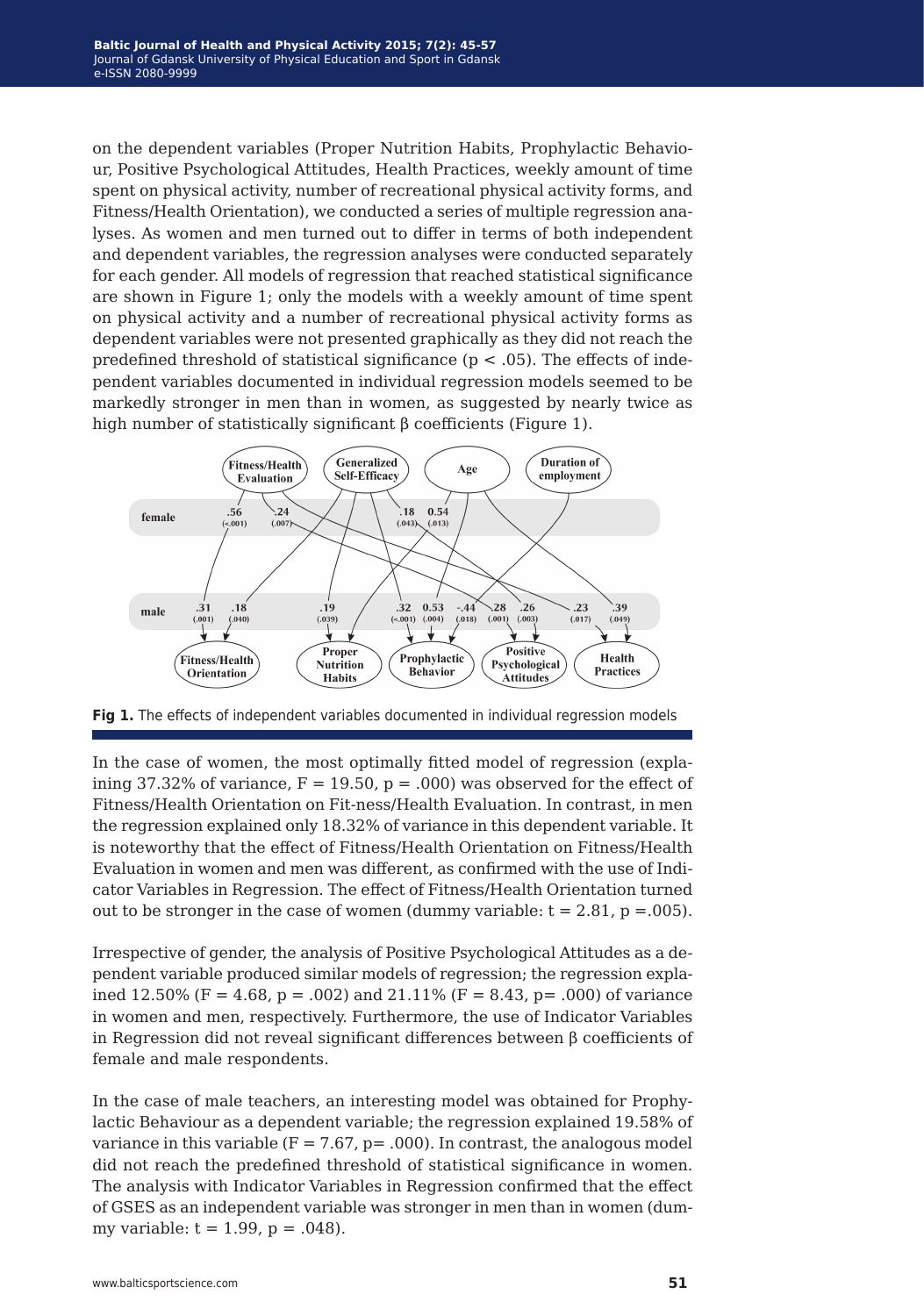The coefficients of correlation between general self-efficacy determined with GSES scale and health-seeking behaviours documented using HBI are presented in Table 3. The data presented in the table suggest that involvement in health-oriented practices increases proportionally to the sense of self-efficacy, as confirmed by the positive correlations between this parameter and Prophylactic Behaviour and Positive Psychological Attitudes scores. In contrast, the analysis of correlation did not confirm our assumption on the significant role of self-efficacy in undertaking physical activity and Health Practices.

**Table 3.** Correlations between GSES, HBI and MBSRQ scores in the studied group of Physical Education teachers

| <b>Scale</b>                                | <b>Sex</b>   | <b>GSES</b> |        | Fitness/Health<br>Evaluation |        | Age    |        | <b>Duration</b><br>of employment |        |
|---------------------------------------------|--------------|-------------|--------|------------------------------|--------|--------|--------|----------------------------------|--------|
| Physical<br>activity:                       |              |             |        |                              |        |        |        |                                  |        |
| Number of                                   | $\mathsf{f}$ | $-.03$      |        | .15                          |        | $-.15$ |        | $-.15$                           |        |
| hours                                       | m            | .08         |        | .16                          |        | $-.21$ | (.015) | $-.18$                           | (.043) |
| Number of                                   | f            | .00         |        | .02                          |        | .14    |        | .11                              |        |
| forms                                       | m            | .04         |        | .12                          |        | .06    |        | .01                              |        |
| HBI:                                        |              |             |        |                              |        |        |        |                                  |        |
| Proper<br><b>Nutrition</b><br><b>Habits</b> | f            | .11         |        | .12                          |        | .17    | (.050) | .09                              |        |
|                                             | m            | .23         | (.008) | .15                          |        | .06    |        | .01                              |        |
| Prophylac-<br>tic Beha-<br>viour            | f            | .19         | (.031) | .17                          |        | .22    | (.011) | .17                              | (.044) |
|                                             | m            | .36         | (.000) | .22                          | (.012) | .12    |        | .03                              |        |
| Positive                                    | f            | .25         | (.004) | .28                          | (.001) | .08    |        | .05                              |        |
| Psychologi-<br>cal Attitu-<br>des           | m            | .36         | (.000) | .36                          | (.000) | .10    |        | .08                              |        |
| Health<br><b>Practices</b>                  | f            | .08         |        | .12                          |        | .04    |        | .01                              |        |
|                                             | m            | .12         |        | .22                          | (.013) | .09    |        | .03                              |        |
| MBSRQ:                                      |              |             |        |                              |        |        |        |                                  |        |
| Fitness/                                    | f            | .27         | (.001) | .60                          | (.000) | .10    |        | .08                              |        |
| <b>Health</b><br>Orientation                | m            | .30         | (.001) | .36                          | (.000) | .01    |        | $-.04$                           |        |

Note: r (p); f – female, m – male

The correlation between Fitness/Health Orientation and self-efficacy (Table 3) was observed in both women and men. Therefore, a stronger sense of self-efficacy seemed to be associated with a greater involvement in activities aimed at improving health and the physical condition. Furthermore, we observed that these were men not women who spent more time on physical activity aimed at improving their health and physical condition ( $p = .005$ ).

## **discussion**

Personality-related factors seem to play an important role in undertaking and maintaining health-related behaviours [45, 46, 47]. A growing number of studies confirmed the role of self-efficacy in this process [48, 49]. Our study revealed that individuals showing a stronger sense of self-efficacy are characterized by a healthier lifestyle, as confirmed by higher scores of Prophylactic Behaviour and Positive Psychological Attitudes. It is noteworthy that this as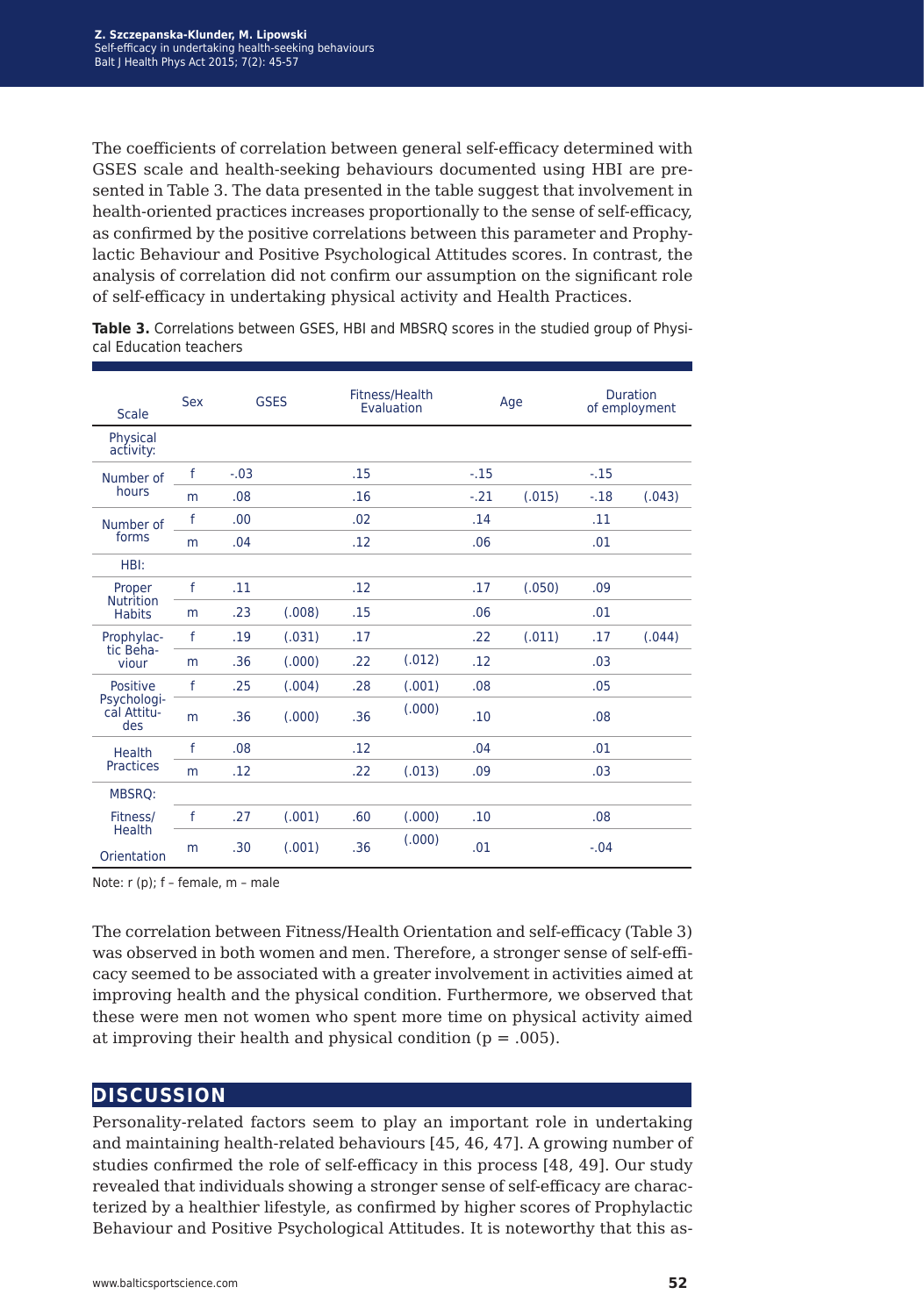sociation turned out to be stronger in men than in women. This phenomenon was confirmed by the multiple regression anal-ysis, which showed that self- -efficacy influences 3 out of 4 categories of health-seeking behaviours analysed in men. This is consistent with the data suggesting that efficient decision making and self-efficacy represent characteristics of a masculine stereotype, thus being associated with a self-agency dimension. In contrast, interpersonal skills are associated with a feminine stereotype, which incorporates commonality-specific traits [50]. Therefore, a more evident role of self-efficacy in health-seeking behaviours undertaken by men can be associated with orientation on success, and stronger self-efficacy not only enables undertaking such behaviours but also their improvement [6]. However, our observations of a higher level of health-seeking behaviours among women than among men are consistent with the results of previous studies dealing with the problem in question [41, 51, 52].

Self-efficacy seems to be the best independent prognostic factor for various health-seeking behaviours [22, 53]. According to Schwarzer et al. [14], without the sense of self-efficacy, any intentions to improve health-seeking behaviours are not reflected by efficient planning of one's activities. In view of the results of previous studies, the hereby documented association between General Self-Efficacy and Fitness/Health Orientation suggests that Physical Education teachers involve in health-oriented activities, as they believe that investment of energetic resources will be eventually reflected by the expected improvement in their health and physical condition. It is noteworthy that Physical Education teachers differ from the general population in terms of their lifestyle characteristics. According to Sandmark [54], Physical Education teachers are more involved in lifetime physical activity and show lower body mass indices than the general population. Also Pihl, Matsin and Jürimäe [55] suggested that greater involvement of Physical Education teachers in physical activity results in a lower risk of overweight, hypertension and musculoskeletal disorders than in teachers representing other specialties.

The result of our multiple regression analysis, suggesting that the effect of self-efficacy on dependent variables is stronger in men than in women, is worth emphasizing. Although participants of both genders showed similar levels of self-efficacy, we expected that women will be characterized by a healthier lifestyle than men [56]. On the one hand, the result of our regression analysis is consistent with the assumption on the important role of self-efficacy in undertaking health-seeking behaviours [6, 26]. On the other hand, our findings point to a necessity of a more thorough analysis [57] that could identify potential gender-related differences in the psychological processes underlying health-seeking behaviours [41]. Self-efficacy is not a universal determinant of health-seeking behaviours in both genders, as the latter seem to be determined also by gender roles or other im-portant factors, such as socioeconomic or cultural characteristics [58].

Comparing our findings with the results published by other researchers, one may note that according to many authors, a high level of self-efficacy can be a prerequisite for undertaking and maintaining physical activity [53, 59]. Although a number of researchers confirmed the predictive role of self-efficacy in undertaking physical activity [23, 24, 60], we did not find such an association in our study. This may reflect the complexity of health-seeking behaviour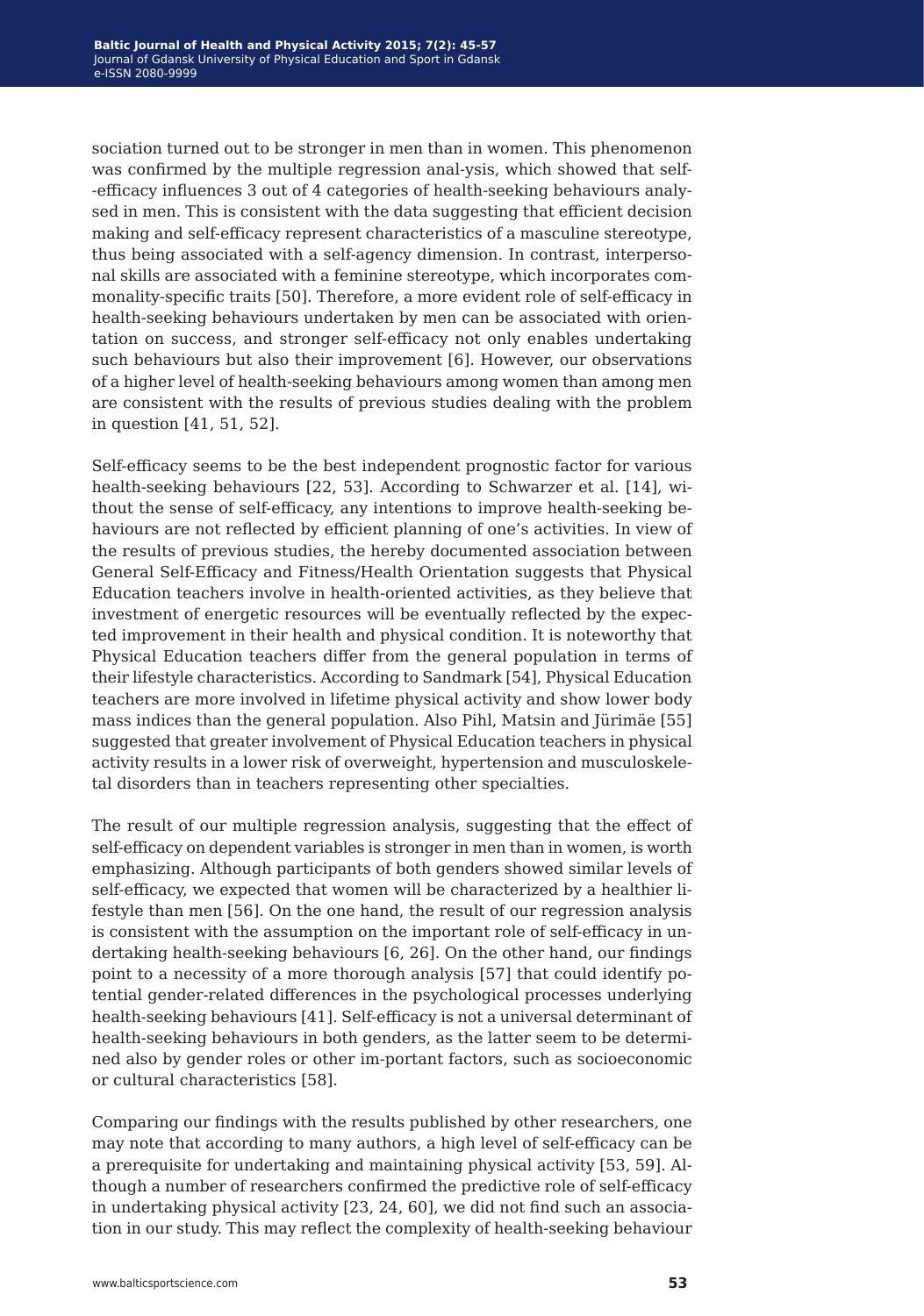determinants, or be inherent to the study protocol. Our findings may reflect the fact of using separate instruments for determining the sense of self-efficacy and the level of physical activity. Another limitation of the hereby presented analysis can be incomparability of its findings with the results of previous research, resulting from different age structure of our participants. As emphasized by Higgins et al. [60] on the basis of a meta-analysis of various studies, enhancement of behaviours related to physical exercise is associated with stronger self-efficacy, but only if interventions aimed at promotion of physical activity include self-efficacy promoting techniques. Discrepancies between the results of many studies aimed at increasing physical activity and strengthening self-efficacy can be explained by a different character of implemented interventions; some of them might hinder the development of general self-efficacy or self-efficacy related to physical exercise [60]. Nevertheless, it should be emphasized that the lack of confirmatory answer to our research question on an association between the sense of self-efficacy and physical activity results from a complex and multifactorial character of health-seeking behaviours, rather than from a weakness of this construct.

In turn, the evidence of positive associations between Fitness/Health Orientation, Proper Nutrition Habits, Prophylactic Behaviour and Positive Psychological Attitudes can be interpreted in terms of knowledge of the determinants of health-seeking behaviours. On the other hand, it can reflect the teachers' role in the process of physical education. Undoubtedly, introducing their pupils to a world of health culture, Physical Education teachers themselves should be actively involved in these sphere, thus creating a pattern of positive, health- -oriented attitudes [54, 55].

Our study revealed an unsatisfactory level of weekly physical activity among our participants. This is consistent with the results of previous studies on health-oriented activities of Physical Education teachers [61]. However, these findings should be interpreted with care as our study included a group of persons who involve in physical activity on a daily basis. Furthermore, we revealed that these are men not women who more proactively involve in physical activity aimed at improving physical condition and health. Supposedly, this can be associated with the intensity of prophylactic behaviours which, as suggested by the results of multiple regression analysis, increases proportionally to age and duration of employment as a Physical Education teacher. Therefore, it can be assumed that the older the Physical Education teacher, the greater his/her involvement in physical activity aimed at improving health or physical condition. Moreover, it should be remembered that in the process of physical education, body is perceived not only from a health perspective but also in the context of proper physical skills [62]. Therefore, in order to efficiently conduct the process of physical education, the teachers should not only present health-oriented attitudes, but also pro-somatic approaches associated with physical condition, of sufficient intensity to not transmit a distorted behavioural pattern [63].

In conclusion, the results of this study partially confirmed our initial assumptions. The lack of the confirmatory answer to the question on an association between the sense of self-efficacy and physical activity can be interpreted in terms of complexity of the analysed variables, which necessitates adjustment for a number of covariates, e.g. the sense of coherence, health locus of con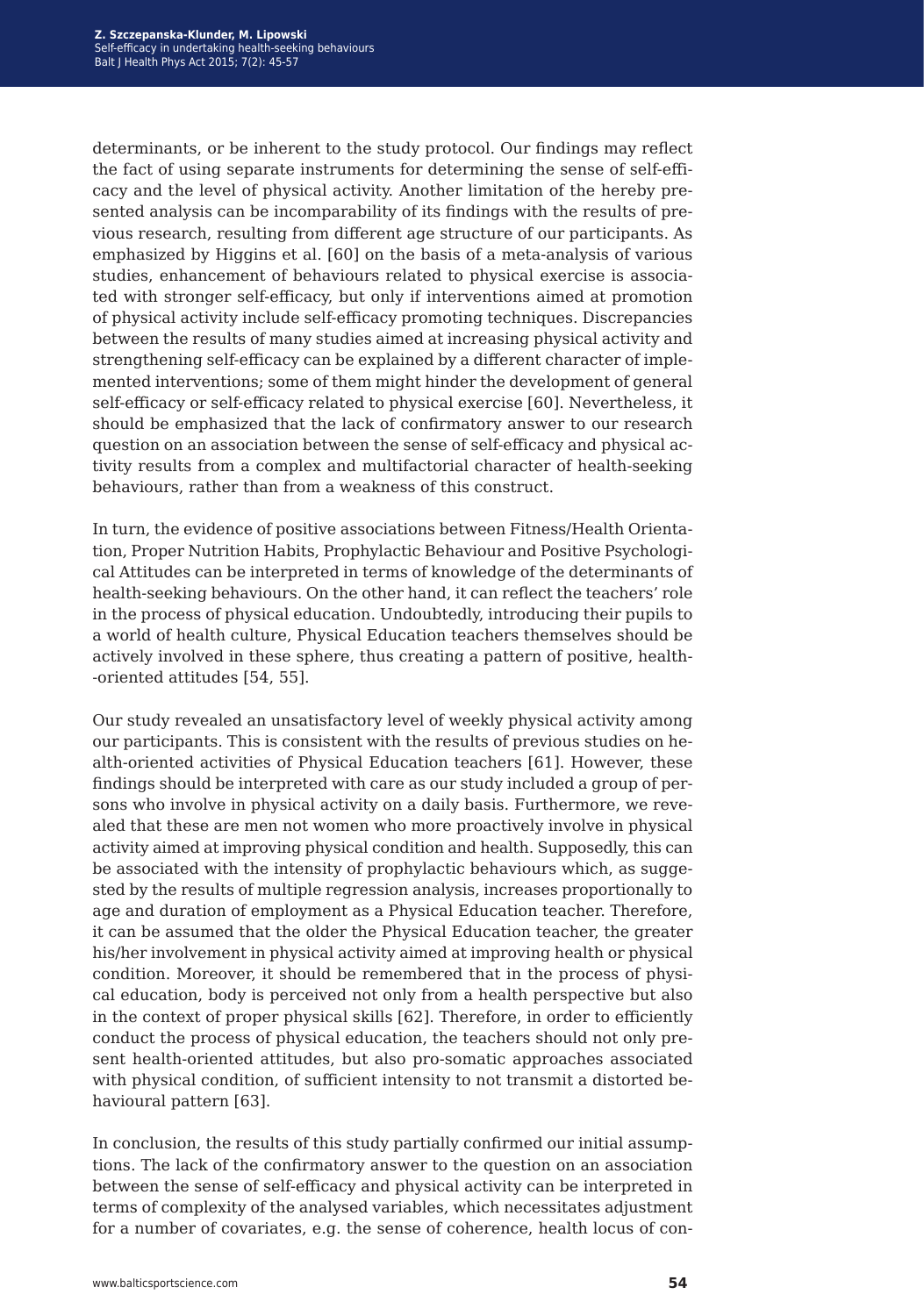trol, satisfaction with life, optimism or valuation of health. Nevertheless, our findings partially confirmed the important role of self-efficacy in undertaking Proper Nutrition Habits, Prophylactic Behaviour, Positive Psychological Attitudes and Fitness/Health Orientation. This result is consistent with our initial assumption according to which involvement in health-seeking activities, striving for improvement and maintenance of health and physical condition are associated with stronger self-efficacy.

## **conclusion**

Although our findings point to a beneficial effect of self-efficacy on prophylactic behaviours and a positive psychological attitude. We did not confirm the crucial role of self-efficacy in undertaking physical activity and health-oriented practices. Techniques strengthening the sense of self-efficacy in Physical Education teachers can prove valuable in this context.

Both women and men show moderate levels of health-seeking behaviours; this necessitates stimulating their active involvement in self-promotion of health. This can be achieved by health promotional and educational activities addressed to Physical Education teachers. The changes implemented into the educational process of Physical Education teachers can prove valuable in this context.

## **references**

- [1] Bishop GD. Psychologia zdrowia [Psychology of Health]. Wroclaw: Astrum; 2000. Polish.
- [2] Ebstrup JF, Aadahl M, Eplov FL, Pisinger C, Jørgensen T. Cross-sectional associations between the Five Factor personality traits and leisure-time sitting-time: the effect of general self-efficacy. J Phys Act Health. 2013;10(4): 572-580.
- [3] Jones F, Harris P, Waller H, Coggins A. Adherence to an exercise prescription scheme: The role of expectations, self-efficacy, stage of change and psychological well-being. Br J Health Psychol. 2005;10(3):359-378.
- [4] Ochsner S, Scholz U, Hornung R. Testing phase-specific self-efficacy beliefs in the context of dietary behaviour change. Applied Psychology: Health and Well-Being. 2013;5(1):99-117.
- [5] Sniehotta FF, Scholz U, Schwarzer R. Bridging the intention-behaviour gap: Planning, self-efficacy, and action control in the adoption and maintenance of physical exercise. PsycholHealth. 2005;20(2):143-160.
- [6] Bandura A. Self-efficacy: The exercise of control. New York: Freeman; 1997.
- [7] Bandura A. Social cognitive theory: an agentic perspective. Annu Rev Psychol. 2001;52:1-26.
- [8] Bandura A. Teoria spolecznego uczenia sie [Theory of Social Learning]. Warszawa: PWN; 2007. Polish.
- [9] Ebstrup JF, Eplov FL, Pisinger C, Jørgensen T. Association between the Five Factor personality traits and perceived stress: is the effect mediated by general self-efficacy? Anxiety Stress Coping. 2011;24 (4):407-419.
- [10] Klassen R, Wilson E, Siu AFY, et al. Preservice teachers' work stress, self-efficacy, and occupational commitment in four countries. Eur J Psychol Educ. 2013;28(4):1289-1309.
- [11] Paxton RJ, Molt RW, Aylward A, Nigg CR. Physical activity and quality of life the complementary influence of self-efficacy for physical activity and mental health difficulties. Int J Behav Med. 2010;17(4):255-263.
- [12] Scholz U, Sniehotta FF, Schwarzer R. Predicting physical exercise in cardiac rehabilitation: the role of phase-specific self-efficacy beliefs. J Sport Exerc Psychol. 2005;27:135-151.
- [13] Canrinus ET, Helms-Lorenz M, Beijaard D, Buitink J, Hofman A. Self-efficacy, job satisfaction, motivation and commitment: exploring the relationships between indicators of teachers' professional identity. Eur J Psychol Educ. 2012;27(1):115-132.
- [14] Schwarzer R, Richert J, Kreausukon P, RemmeL, Wiedemann A, Reuter T. Translating intentions into nutrition behaviours via planning requires self-efficacy: Evidence from Thailand and Germany. Int J Psychol. 2010;45(4):260-268.
- [15] Luszczynska A, Tryburcy M, Schwarzer, R. Improving fruit and vegetable consumption: A self-efficacy intervention compared to a combined self-efficacy and planning intervention. Health Educ Res. 2007;22(5):630- 638.
- [16] Kreausukon P, Gellert P, Lippke S, Schwarzer R. Planning and self-efficacy can increase fruit and vegetable consumption: a randomized controlled trial. J Behav Med. 2012;35(4):443-451.
- [17] Scholz U, Nagy G, Goehner W, Luszczyńska A, Kliegel M. Changes in self-regulatory cognitions as predictors of changes in smoking and nutrition behaviour. Psychol Health. 2009;24(5):545-561.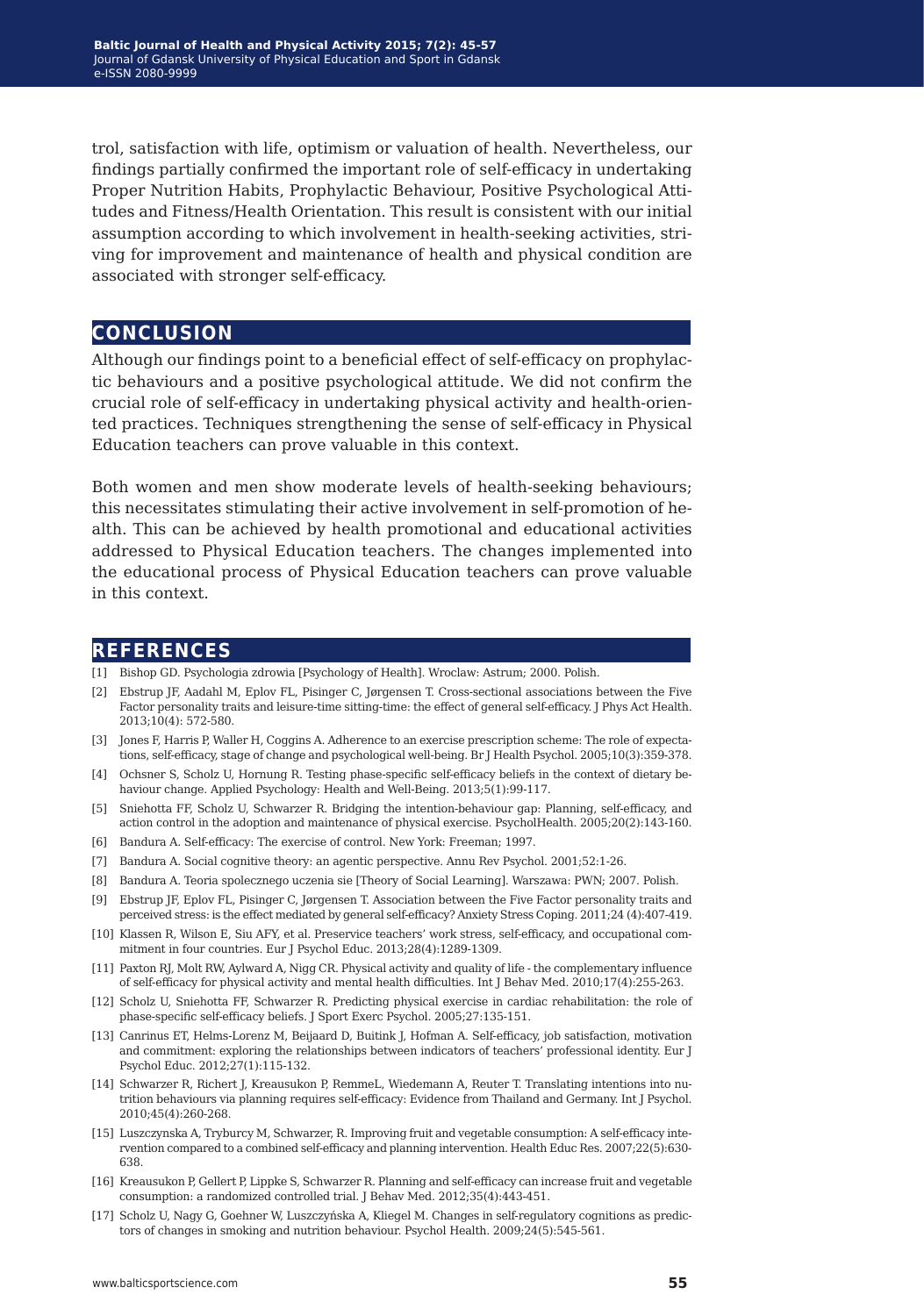- [18] Benyamini Y, Geron R, Steinberg D, Medini N, Valinsky L, Endevelt R. A structured intentions and action- -planning intervention improves weight loss outcomes in group weight loss program. Am J Health Promot. 2013;28(2):119-127.
- [19] Oginska-Bulik N. Psychologia nadmiernego jedzenia. Przyczyny Konsekwencje Sposoby zmiany [Psychology of Excessive Eating. Causes – Consequences – Ways of Changing]. Lodz: UL; 2004. Polish.
- [20] Kaewthummanukul T, Brown KC. Determinants of employee participation in physical activity: critical review of the literature. AAOHN J. 2006;54(6):249-261.
- [21] Burke V, Beilin LJ, Cutt HE, Mansour J, Mori TA. Moderators and mediators of behaviour change in a lifestyle program for treated hypertensives: A randomized controlled trial (ADAPT). Health Educ Res. 2008;23(4):583-591.
- [22] Luszczynska A, Schwarzer R, Lippke S, Mazurkiewicz M. Self-efficacy as a moderator of the planning-behaviour relationship in interventions designed to promote physical activity. Psychol Health. 2011;26(2):151- 166.
- [23] Spence JC, Blanchard CM, Clark M, Plotnikoff RC, Storey KE, McCargar L. The role of self-efficacy in explaining gender differences in physical activity among adolescents: a multilevel analysis. J Phys Act Health. 2010;7(2):176-183.
- [24] Jeffrey P. Physical activity behaviours, motivation and self-efficacy among college students. Coll Stud J. 2013;47(1):64-74.
- [25] Orsega-Smith E, Payne L, Mowen A, Ching-Hua H, Godbey G. Role of social support and self-efficacy in shaping the leisure time physical activity of older adults. J Leis Res. 2007;39(4):705-727.
- [26] Schwarzer R. Poczucie wlasnej skutecznosci w podejmowaniu i kontynowaniu zachowan zdrowotnych. Dotychczasowe podejscie teoretyczne i nowy model [Self-efficacy in undertaking and continuation of health-seeking behaviours. Previous theoretical approach and a new model]. In: Heszen-Niejodek I, Sek H, editors. Psychologia zdrowia [Psychology of Health]. Warszawa: PWN; 1997, 157-205. Polish.
- [27] Cale L, Harris J. Every child (of every size) matters' in physical education! Physical education's role in childhood obesity. Sport Educ Soc.2013;18(4):433-453.
- [28] Rozporzadzenie Ministra Edukacji Narodowej z dnia 23 grudnia 2008 roku w sprawie podstawy programowej wychowania przedszkolnego oraz ksztalcenia ogolnego w poszczegolnych typach szkol [Decree of the Minister of National Education of 23 December 2008 on Curriculum Foundations of Preschool and General Education in Various Types of Schools]. Journal of Law of the Re-public of Poland;4: 17. Polish.
- [29] Cale L, Harris J. School-based physical activity interventions: effectiveness, trends, issues, implications and recommendations for practice. Sport Educ Soc. 2006;11 (4):401-421.
- [30] Niven A, Henretty J, FawknerS. 'It's too crowded': A qualitative study of the physical environment factors that adolescent girls perceive to be important and influential on their PE experience. Euro-Phys Educ Rev. 2014;20:335-348.
- [31] Elgar FJ, Pförtner T, Moor I, De Clercq B, Stevens GM, Currie C. Socioeconomic inequalities in adolescent health 2002-2010: a time-series analysis of 34 countries participating in the Health Be-haviour in School- -aged Children study. Lancet. 2015;385(9982):2088-2095 .
- [32] François T. Tracking of Physical Activity from Childhood to Adulthood. Med Sci Sports Exerc. 2004;36(11):1937-1943.
- [33] World Health Organization. Global Recommendations on Physical Activity for Health. Genewa: WHO, 2010.
- [34] Pospiech J. Jakosc europejskiego wychowania fizycznego w swietle badan [Quality of European physical education system in view of research findings]. Raciborz: Panstwowa Wyzsza Szkola Zawodowa; 2006. Polish.
- [35] Eather N, Morgan P, Lubans D. Social support from teachers mediates physical activity behaviour change in children participating in the Fit-4-Fun intervention. Int J Behav Nutr Phys Act. 2013;10(1):68-84.
- [36] Pawlucki A. Pedagogika wartosci ciala [Pedagogy of body value]. Gdansk: AWF, 1996. Polish.
- [37] Bowles R, O'Sullivan M. Rhetoric and reality: the role of the teacher in shaping a school sport programme. PhysEduc Sport Pedagog. 2012;17(3):303-317.
- [38] Green K. Mission impossible? Reflecting upon the relationship between physical education, youth sport and lifelong participation. Sport Educ Soc. 2014;19(4):357-375.
- [39] Patterson D, van der Mars H. Distant interactions and their effects on children's physical activity levels. Phys Educ Sport Pedagog. 2008;13(3):277-294.
- [40] Asci F, Lindwall M, Altintas A, Edepli Gursel N. Gender differences in the relation of personality traits and self-presentation with physical activity. Sci Sports. 2015; 30(1):23-30.
- [41] Hankonen N, Absetz P, Ghisletta P, Renner B, Uutela A. Gender differences in social cognitive determinants of exercise adoption. Psychol Health. 2010;25(1):55-69.
- [42] Schwarzer R, Jerusalem M. Generalized Self-Efficacy Scale. In: Weinman J, Wright S, Johnston M, editors. Measures in Health Psychology: A User's Portfolio. Causal and Control Beliefs. England: Nfer-Nelson; 1995, 35-37.
- [43] Juczynski Z. Narzedzia pomiaru w promocji i psychologii zdrowia [Instruments for Measurement in Health Promotion and Psychology]. Warszawa: PTP; 2001.
- [44] Cash TF. Users' manual for the Multidimensional Body Self Relations Questionnaire (3rd revision), 2000. http://www.body-images.com/.
- [45] Lipowski M, Bieleninik L. Personality superfactors and healthy behaviours of professional athletes. Current Issues in Personality Psychology. 2014;2(2);57-67.
- [46] Renner B, Hankonen N, Ghisletta P, Absetz P. Dynamic psychological and behavioural changes in the adoption and maintenance of exercise. Health Psychol. 2012;31(3):306-315.